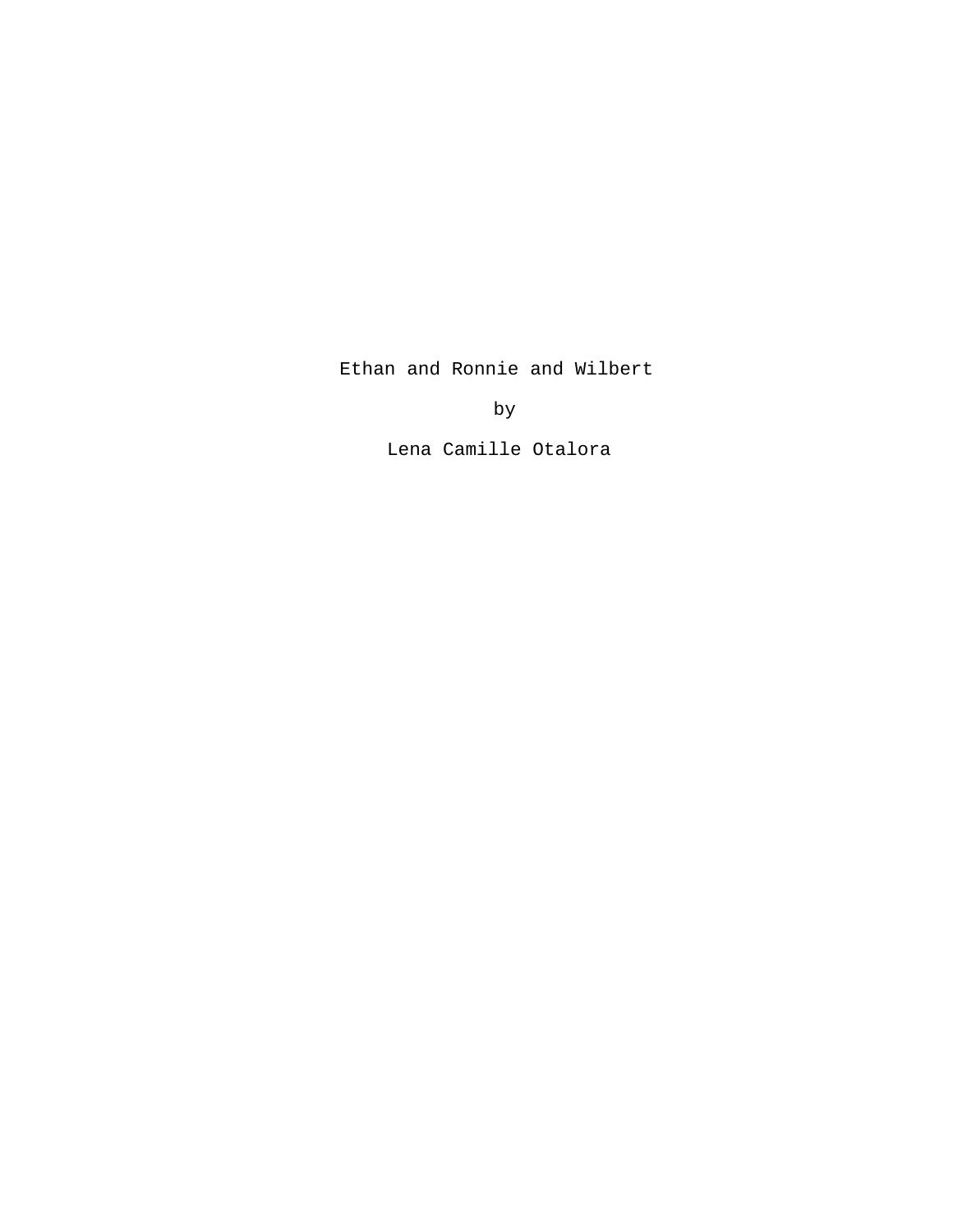INT. APARTMENT BEDROOM - NIGHT

We hear Ring of Fire by Johnny Cash. ETHAN, 21, and RONNIE, 23, sit at opposite sides of a couch, staring off at the space in front of them.

Ethan is a tall and lanky quirky type --he wears glasses and a graphic tee. Ronnie appears more mature and put together - she wears a sweater and a pair of slacks. They're both actors by trade.

Ronnie is on the verge of angry tears. Ethan wears a look of saddened guilt. Slowly, Ethan attempts to look over at Ronnie with pleading eyes. Ronnie, sensing him, shoots him an incensed glare.

INT. APARTMENT - NIGHT

Ronnie, with a duffel bag in hand, runs around the apartment frantically gathering Ethan's belongings: his t-shirts, pants, comic books, posters, puppets, and a cat in the hat suit. Ethan runs behind her, pleading for her to stop and to be more cautious with his belongings.

Alone, Ronnie begins to clear out a closet of Ethan's jackets. She closes the closet door to reveal Ethan behind it, holding his puppet WILBERT. Wilbert lays its head on Ronnie's shoulder as a peace sign. Ronnie is stone-faced.

INT. APARTMENT HALLWAY - NIGHT

Ethan stands in the doorway of the apartment, helpless. Ronnie begins to throw his duffel bags at him, some jackets, some objects, some comic books, the cat in the hat suit, and finally Wilbert -first its body, then its head.

The door slams in his face.

EXT. STREET - NIGHT

We hear Walkin After Midnight by Patsy Cline. Ethan struggles to carry his belongings on a street corner. He slumps on the ground, defeated, allowing the items to scatter around him.

He looks around at his surroundings and down the street. Slowly, he gets up and heads over to a bush, unzips his pants, and begins to pee.

He comes back to the street corner to find a MAN waiting by his stuff with a gun pointed at him through a jacket pocket. Frightened, Ethan raises his hands above his head.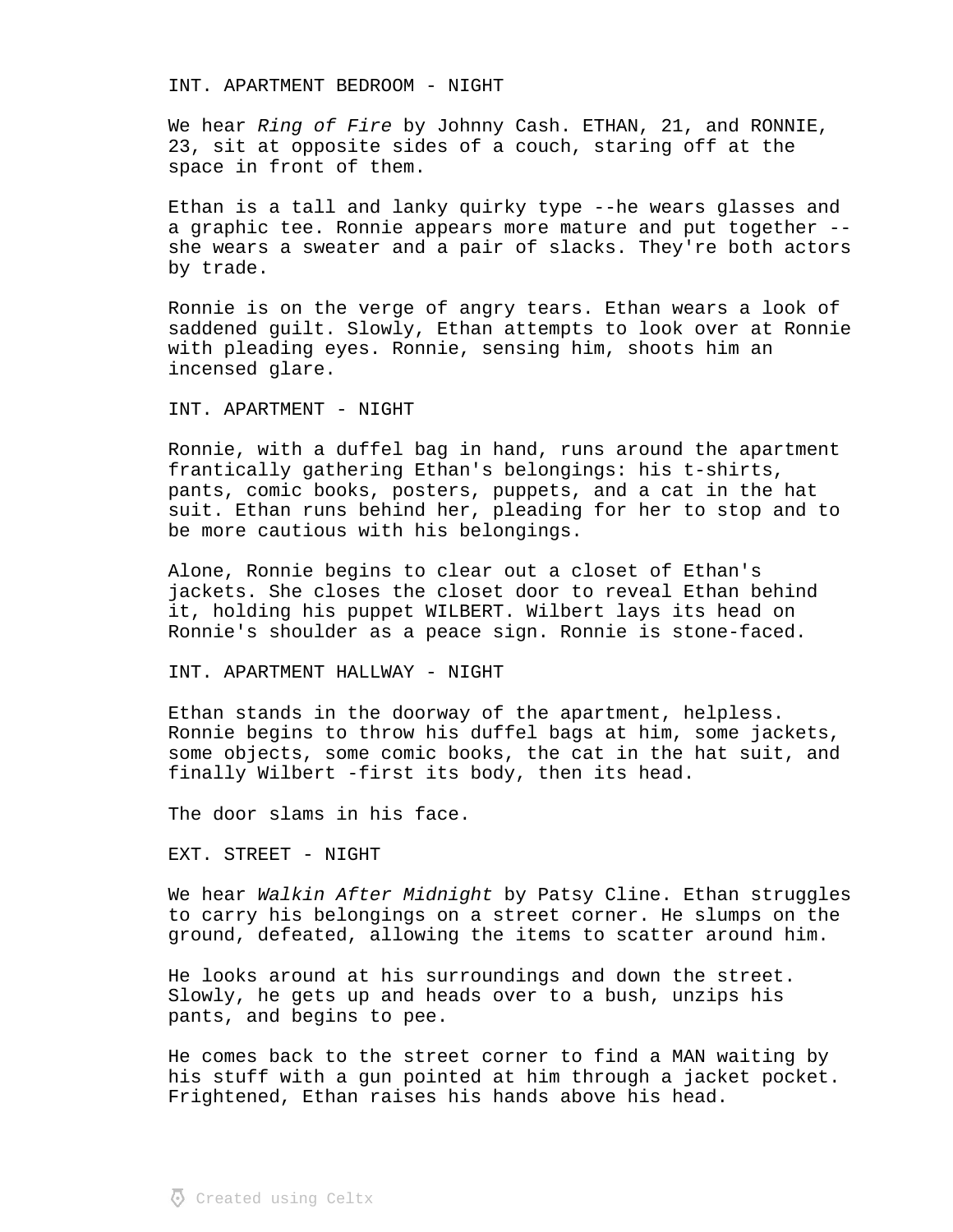EXT. STREET - MOMENTS LATER

Ethan walks down the dark street naked, alone, and with no belongings.

He stops to sit on the edge of the sidewalk. He's shivering and on the verge of tears. He gazes around at the empty street. Suddenly, something catches his eye. He runs over to a bush to find his cat in the hat suit and Wilbert's head.

EXT. STREET - SOME MORE MOMENTS LATER

Ethan, in his cat in the hat suit, walks down the middle of the damp street with Wilbert's head.

INT. APARTMENT KITCHEN - NIGHT

Ronnie pours herself a cup of water. She sighs and takes a sip. She proceeds to rip down Ethan's headshots on the wall.

She relaxes by the window, sitting at the dining table.

INT. LAUNDROMAT - NIGHT

Ethan wanders into a laundromat.  $I$  Walk the Line by Johnny Cash plays. He walks around the place, sitting in a drier, watching clothes wash, and laying on top of rumbling machines with Wilbert.

INT. APARTMENT BEDROOM - NIGHT

Ronnie lays down in bed with a sigh of relief, staring up at the ceiling. She glances around the room and spots a picture of her and Ethan on the nightstand. Smiling sadly, she picks it up to reveal a framed picture of a puppet behind it.

Angrily, she throws both photos across the room. After a moment, she begins to laugh to herself.

INT. WING IT RESTAURANT - NIGHT

Ethan drinks a milkshake from one of its two straws in a booth by a window. Sitting across from him is Wilbert -his head is propped up on the table. Ethan gives Wilbert a sad look and then stares off out the window.

EXT. APARTMENT - NIGHT

Ronnie sits on the front stoop of the apartment building, smoking a joint. She exhales smoke into the cold night air. Surveying her surroundings, she spots something on the